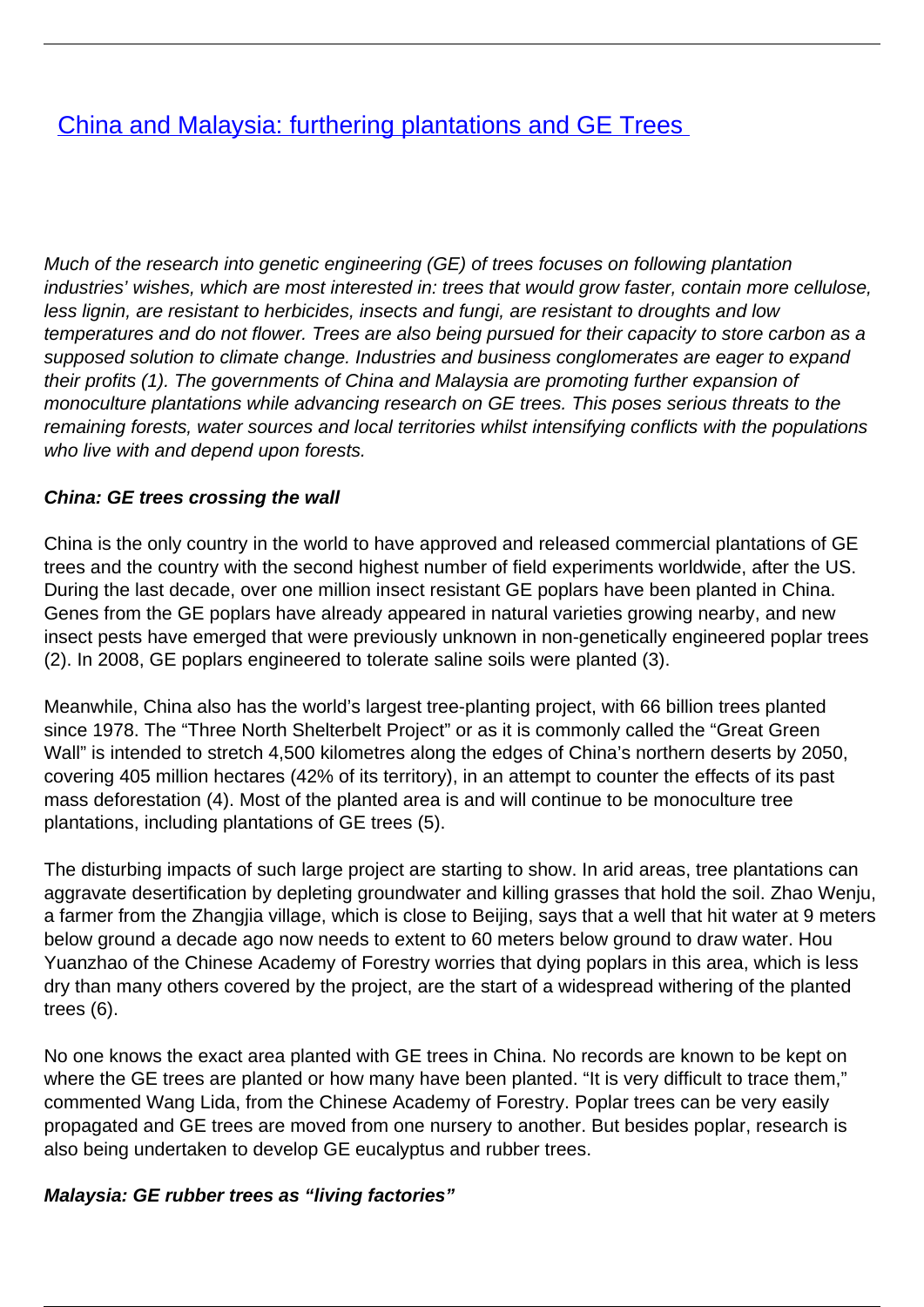Malaysia is the world's sixth largest producer of natural rubber. The US, Germany and Japan are the largest markets for Malaysian rubber products, with the UK, China and Australia also being important buyers. Manufacturers comprise multinationals and joint ventures from various countries including the US, Europe and Japan, as well as locally-owned enterprises (7). While Malaysian states have jurisdiction and controls over land and forests, forest communities and indigenous peoples have their territories largely unrecognized (8).

The Malaysian Rubber Board is the custodian of the rubber industry in Malaysia and has the Rubber Research Institute of Malaysia (RRIM) under its administration, which is in charge of the research work on natural rubber. In 2014, the RRIM submitted an application seeking approval for conducting "confined" field trials of GE rubber trees in Penawar, Kota Tinggi in the state of Johor, to produce specific proteins in the latex for pharmaceutical use. According to the rubber industry, the potential of rubber trees is not only for producing rubber products and rubberwood, but also for sequestering carbon from the atmosphere. And for this, "transgenic rubber plants could serve as efficient, low cost, low maintenance and environment-friendly production lines for the production of the targeted protein" (9)

A press release from the Consumers' Association of Penang and Sahabat Alam (Friends of the Earth, Malaysia), of February 2015, however, voiced strong opposition to the growing of GE trees in Malaysia (10). "What assurances are there that the transgenes will not spread in the environment?", enquire the concerned groups. And continue, "given their perennial growth and, in many cases, long lifespan and large size, GM trees may develop complex and multi-level ecological interactions with other organisms. The interaction of these trees with the environment can thus result in long-term impacts on soil, food webs and forest ecosystems, which need to be evaluated".

Malaysia is a party to the Convention on Biological Diversity, which has called for a precautionary approach to GE trees. This means not growing or field-testing such trees before ascertaining the real potential long-term impacts of GE trees on forests and the livelihoods of indigenous and local communities. Yet, the press release emphasizes that "it is not even clear if such field trials have already been conducted in Malaysia without public knowledge and in contravention of the law". The RRIM application does not even address the possible negative environmental impacts, and therefore, they conclude that "in view of the scientific gaps and lack of certainty there cannot be any planting of GM rubber trees in Malaysia, whether for field trials or commercial reasons".

Meanwhile, the government of Malaysia is advancing the expansion of tree plantations with a legal framework that classifies single-species monocultures as forests. Much of the remaining forests in Peninsular Malaysia are classified as "Permanent Reserved Forests" (PRFs), which are available for "selective" logging. However, a loophole in the law is allowing the conversion of these areas into monoculture rubber plantations. Rubber tree plantations are thus expanding in the country. "Under the [Forestry] Act, most PRF are classified as 'timber production forest' under 'sustained yield'. This can be interpreted to mean that a forest that is clear-felled and then replanted with rubber trees, will provide 'sustained yield', thereby justifying the conversion into plantations," says forestry researcher Lim Teck Wyn (11).

## **Engineering profits: a win-win research plan?**

Research groups focused on advancing GE trees generally claim that by engineering trees they will 'improve' them. However, what they are really doing is improving the profits of those industries benefiting the most from GE trees. That means that by changing certain genetic attributes of the trees to better serve the interests of those who are financing this research -particularly large tree plantation